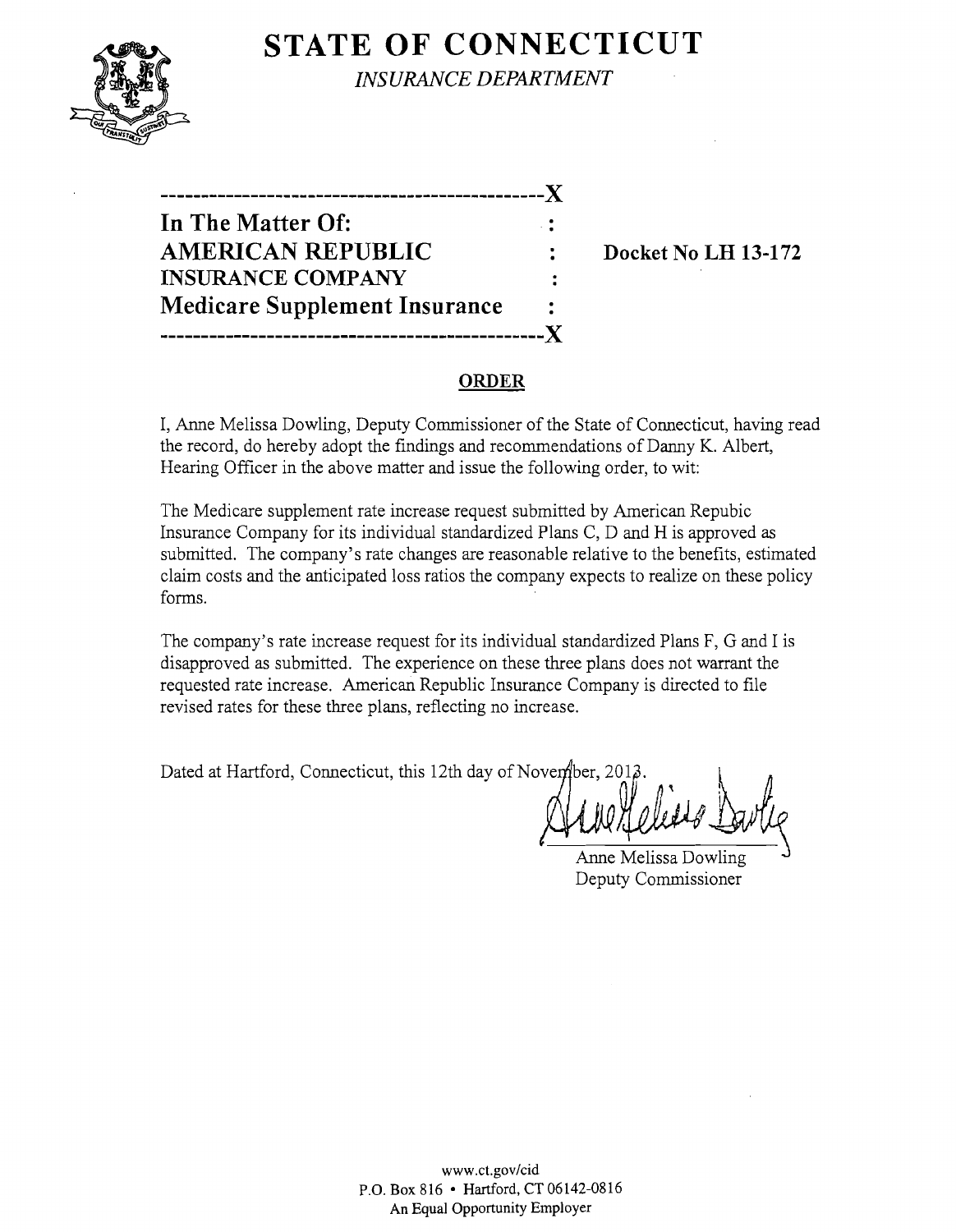# **STATE OF CONNECTICUT**



-----------------~-----------------------------J( **In The Matter Of: AMERICAN REPUBLIC : Docket No. LH 13-172 INSURANCE COMPANY Medicare Supplement Insurance -----------------------------------------------J(** 

## **PROPOSED FINAL DECISION**

### 1. **INTRODUCTION**

The Insurance Commissioner of the State of Connecticut is empowered to review rates charged for individual and group Medicare supplement policies sold to any resident of this State who is eligible for Medicare. The source for this regulatory authority is contained in Chapter 700c and Section 38a-495a of the Connecticut General Statutes.

After due notice a hearing was held at the Insurance Department in Hartford on October 29,2013 to consider whether or not the rate increase requested by American Republic Insurance Company on its individual standardized supplement business should be approved.

No members from the general public attended the hearing.

No company representatives attended the hearing.

The hearing was conducted in accordance with the requirements of Section 38a-474, Connecticut General Statutes, the Uniform Administrative Procedures Act, Chapter 54 of the Connecticut General Statutes, and the Insurance Department Rules of Practice, Section 38a-8-1 et seq. of the Regulations of Connecticut State Agencies.

A Medicare supplement (or Medigap) policy is a private health insurance policy sold on an individual or group basis which provides benefits that are additional to the benefits provided by Medicare. For many years Medicare supplement policies have been highly regulated under both state and federal law to protect the interests of persons eligible for Medicare who depend on these policies to provide additional coverage for the costs of health care.

Effective December 1, 2005, Connecticut amended its program of standardized Medicare supplement policies in accordance with Section 38a-495a of the Connecticut General Statutes, and Sections 38a-495a-1 through 38a-495a-21 of the Regulations of Connecticut Agencies. This program, which conforms to federal requirements, provides that all insurers offering Medicare supplement policies for sale in the state must offer the basic "core" package of benefits known as Plan A. Insurers may also offer anyone or more of eleven other plans (Plans B through N).

> www.ct.gov/cid P.O. Box 816 • Hartford, CT 06142-0816 An Equal Opportunity Employer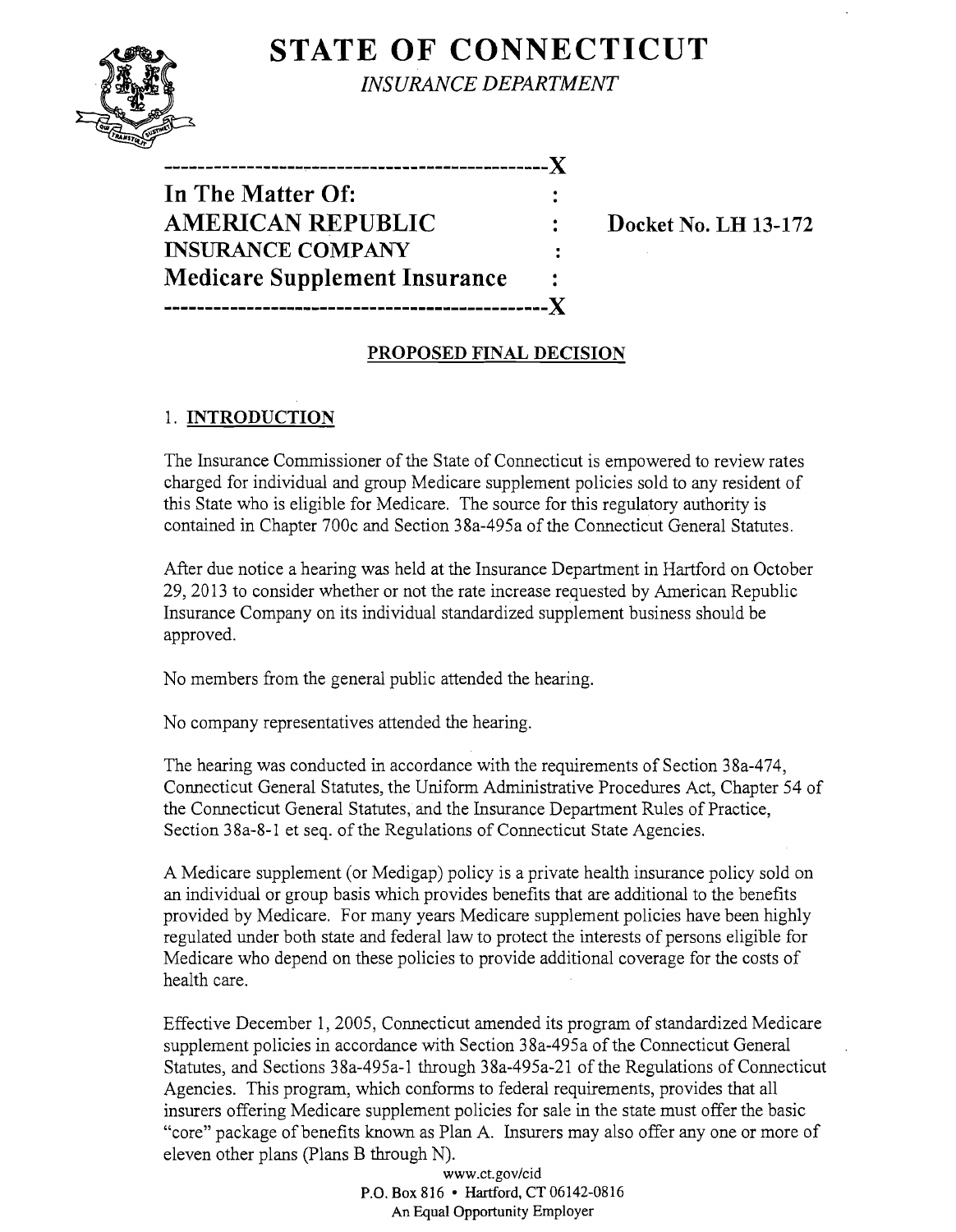Effective January 1, 2006, in accordance with Section 38a-495c of the Connecticut General Statutes (as amended by Public Act 05-20) premiums for all Medicare supplement policies in the state must use community rating. Rates for Plans A through N must be computed without regard to age, gender, previous claims history or the medical condition of any person covered by a Medicare supplement policy or certificate.

The statute provides that coverage under Plan A through N may not be denied on the basis of age, gender, previous claims history or the medical condition of any covered person. Insurers may exclude benefits for losses incurred within six months from the effective date of coverage based on a pre-existing condition.

Effective October 1, 1998, carriers that offer Plan B or Plan C must make these plans as well as Plan A, available to all persons eligible for Medicare by reason of disability.

Insurers must also make the necessary arrangements to receive notice of all claims paid by Medicare for their insureds so that supplemental benefits can be computed and paid without requiring insureds to file claim forms for such benefits. This process of direct notice and automatic claims payment is commonly referred to as "piggybacking" or "crossover".

Sections 38a-495 and 38a-522 of the Connecticut General Statutes, and Section 38a-495a-l0 of the Regulations of Connecticut Agencies, state that individual and group Medicare supplement policies must have anticipated loss ratios of 65% and 75%, respectively. Under Sections 38a-495-7 and 38a-495a-10 of the Regulations of Connecticut Agencies, filings for rate increases must demonstrate that actual and expected losses in relation to premiums meet these standards, and anticipated loss ratios for the entire future period for which the requested premiums are calculated to provide coverage must be expected to equal or exceed the appropriate loss ratio standard.

Section 38a-473 of the Connecticut General Statutes provides that no insurer may incorporate in its rates for Medicare supplement policies factors for expenses that exceed 150% of the average expense ratio for that insurer's entire written premium for all lines of health insurance for the previous calendar year.

#### II. **FINDING OF FACT**

After reviewing the exhibits entered into the record of this proceeding, and utilizing the experience, technical competence and specialized knowledge of the Insurance Department, the undersigned makes the following findings of fact:

- 1. American Republic Insurance Company (acquired from World Insurance Company) has requested a 3.0% rate increase on its individual standardized Medicare supplement policy forms D-A05 (C, D, P, G, H and I).
- 2. As of August 31, 2013 there were 50 policies in-force in Connecticut and 437 nationwide.
- 3. The most recent rate increase approved was 4.0%, effective 2/1/2010 for Plan I, 5.0% effective  $1/15/2012$  for in Plan G and 5.0% effective  $1/1/2013$  for Plans C, D and H.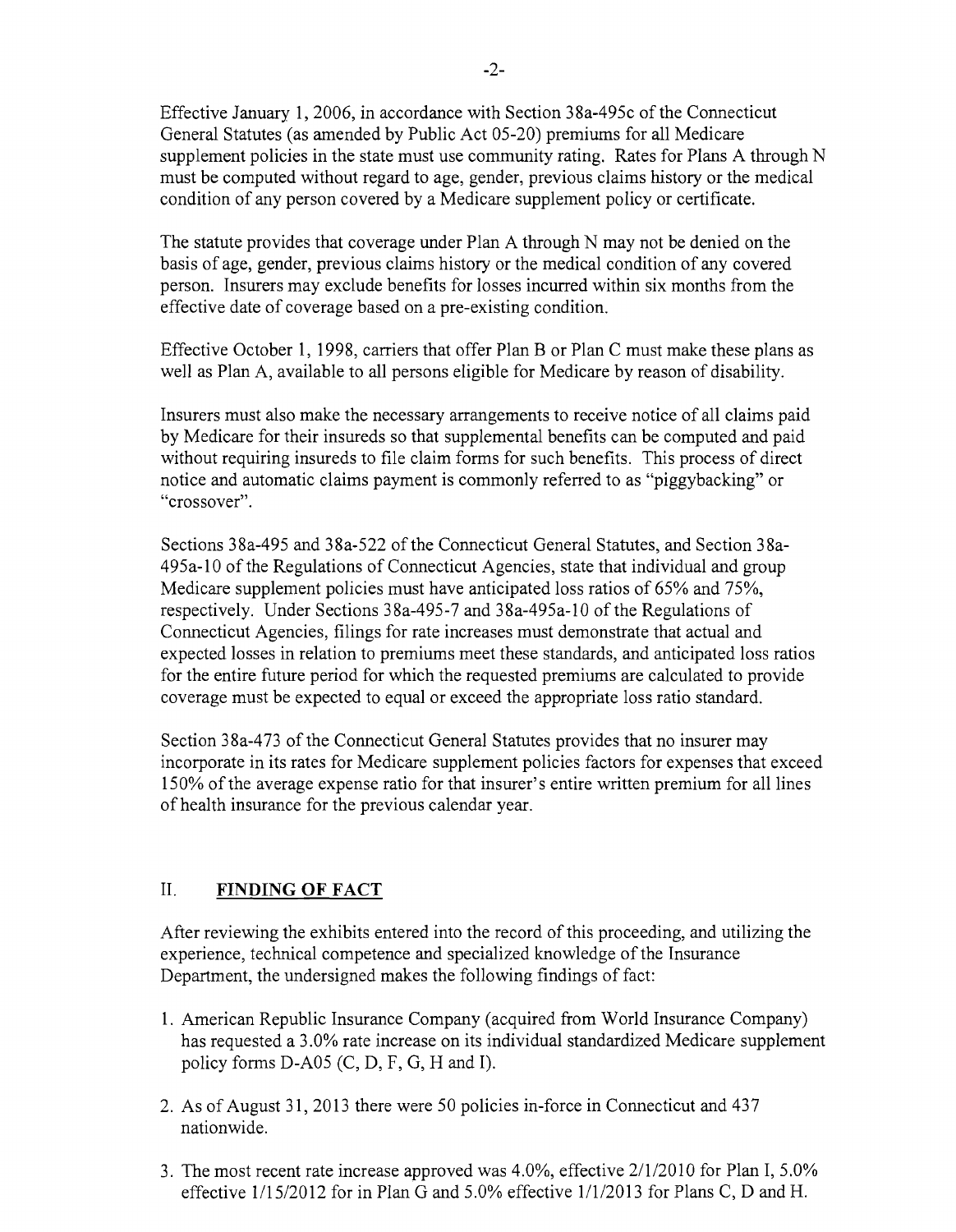- 4. The subject policies are no longer sold.
- 5. American Republic certified that their expense factors are in compliance with section 38a-473, C.G.S.
- 6. American Republic has conformed to subsection (e) of section 38a-495c, C.G.S. regarding the automatic claims processing requirement.
- 7. The proposed rates are designed to satisfy the Connecticut regulatory loss ratio of 65%.
- 8. The following are loss ratios in Connecticut for 2013 (through August) and inceptionto-date:

| Plan          | 2013  | Inception |
|---------------|-------|-----------|
| $\mathcal{C}$ | 49.3% | 82.0%     |
| D             | 94.1% | 75.0%     |
| F             | 57.1% | 74.2%     |
| G             | 18.9% | 55.3%     |
| H             | 7.3%  | 83.4%     |
|               | n/a   | 68.4%     |
| Total         | 83.6% | 77.1%     |
|               |       |           |

9. The following are loss ratios on a nationwide basis for 2013 (through August) and inception-to-date:

| Plan          | 2013   | Inception |
|---------------|--------|-----------|
| $\mathcal{C}$ | 41.2%  | 73.9%     |
| D             | 96.5%  | 77.6%     |
| F             | 42.4%  | 60.6%     |
| G             | 242.2% | 69.6%     |
| H             | 7.3%   | 85.7%     |
|               | 0.0%   | 63.4%     |
| Total         | 59.3%  | 75.6%     |
|               |        |           |

- 10. Trend of 6% was used to project future claims for all plans.
- 11. American Republic's 2013 Medicare supplement rate filing proposal is in compliance with the requirements of regulation  $38a-474$  as it applies to the contents of the rate submission as well as the actuarial memorandum.

#### III. RECOMMENDATION

Recommend that the 3.0% increase be approved as submitted for Plans C, D and H. These rate changes are reasonable in relationship to the benefits, estimated claim costs and the anticipated loss ratios the company expects to realize on this business.